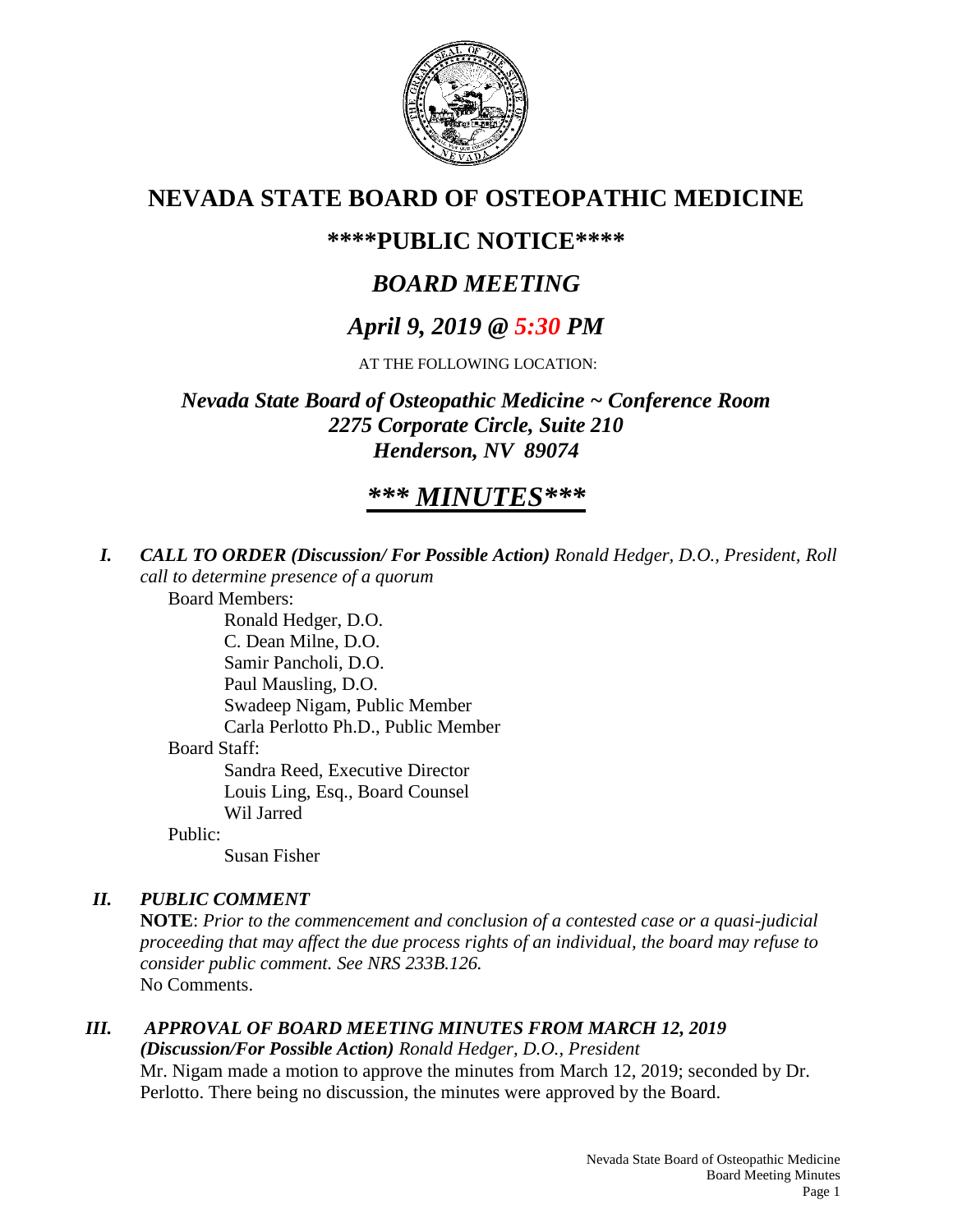#### *IV. CONSENT AGENDA TO GRANT LICENSURE FOR OSTEOPATHIC PHYSICIANS AND PHYSICIAN ASSISTANTS AND SPECIAL LICENSES (Discussion/ For Possible Action) Ronald Hedger, D.O., President*

Under this item the Board may consider the recommendations of the Executive Director and/or President/Vice President to grant licensure to the below listed applicants. The Board may remove any applicant's name from the consent motion, but may not discuss the contents of the application for licensure without the applicant present following proper notice pursuant to the open meeting law.

#### **Osteopathic Physician Name Specialty**

Brock Bleazard, D.O. Diagnostic Radiology Brian Cooper, D.O. **Internal Medicine** Charles Danish, D.O. Internal Medicine Sonia Garcia-Jayne, D.O. Family Medicine Mary-Liberty Gibbs, D.O. Internal Medicine Craig Jones, D.O. Anesthesiology Winner Lee, D.O. Family Medicine Joseph Mazzie, D.O. Diagnostic Radiology Michael McGrew, D.O. Family Medicine Hashim Qureshi, D.O. Anesthesiology Daniel Richards, D.O. OB/GYN Katherine Thyssen, D.O. Internal Medicine

Stephen DelCasino, PA-C Craig Hunter, D.O. Alexis Elliott, PA-C Jaldeep Daulat, D.O. Vivian Graham, PA-C Cory Meeder, D.O. Lauren Young, PA-C Badi Eghterafi, D.O.

#### **Special Licenses NRS.633.411**:

#### **Physician Assistant Supervising Physician**

Brigham Bahr, D.O. UNLVSOM General Surgery Logan Cooper, D.O. UNLVSOM Orthopedic Surgery Ryan Scheuerman, D.O. UNLVSOM Orthopedic Surgery

There was a motion to approve the licensees as written by Dr. Perlotto; seconded by Mr. Nigam. There being no discussion, the Board approved licensure.

### *V. EXECUTIVE DIRECTOR'S REPORT*

- a. Financial Statements Ms. Reed explained that the posting error item is now at zero and will no longer be used.
- b. Licensing Ms. Reed explained that we still have a couple of outstanding CME fines.
- c. Legislative Session Ms. Reed stated that she went to Carson City on March 27, 2019, to meet with the lobbyist and attend hearings.

#### *VI. LEGAL REPORT (Discussion/For Possible Action) by Louis Ling, Board Counsel and/or Rosalie Bordelove, Deputy Attorney General*  Mr. Ling stated that he did not have new developments on any of the Board's pending legal matters.

*VII. LEGISLATIVE UPDATE (Discussion/For Possible Action) by Susan Fisher, Board Government Affairs/Lobbyist* – Various pending bills of interest to the Board, its functions, its licensees, the public served by the Board, and osteopathic medicine, may be reviewed. Mr. Ling focused on three pending bills. The three bills mentioned are: SB259, SB271, and SB289. SB259 originally required that the two medical Boards have a physician as the